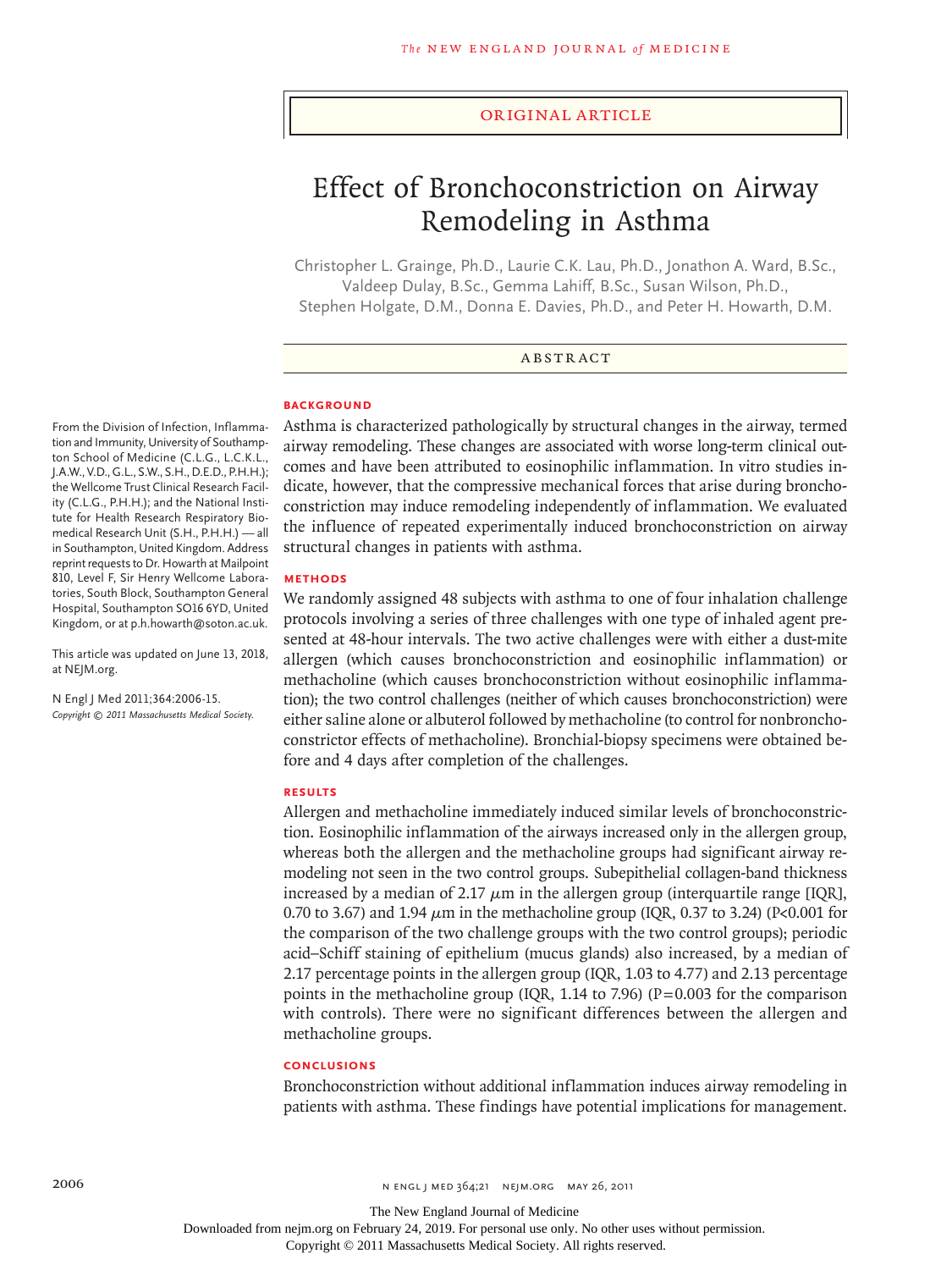STHMA IS A COMMON CHRONIC RESPIRA-<br>tory condition characterized clinically by an<br>excessive tendency toward reversible airway<br>narrowing. This may arise in response to everyday tory condition characterized clinically by an excessive tendency toward reversible airway environmental exposure and is worsened both by intercurrent infection and, in sensitized persons, by allergen exposure. In pathological terms, asthma is characterized by airway inflammation and by structural changes in airway tissues, such as epithelial goblet-cell hyperplasia, subepithelial collagen deposition, and smooth-muscle hypertrophy — collectively referred to as airway remodeling.<sup>1-3</sup> Since an inhaled-allergen challenge in atopic asthma induces eosinophilic inflammation of the airway and changes in the extracellular matrix,<sup>4</sup> and since a reduction in airway eosinophils has been reported to reduce certain markers of airway remodeling,<sup>5</sup> such structural changes in the tissues have been considered a consequence of eosinophilic airway inflammation.6 This paradigm, however, fails to account for the potential contribution of airway narrowing to airway remodeling. Bronchoconstriction generates excessive mechanical forces within the airways that distort tissue cells,7,8 and mechanical forces within other organs are known to induce tissue remodeling.<sup>9-11</sup> In vitro studies in a variety of models have shown that ex vivo compression of the airway epithelium results in changes that mimic those identified and associated with remodeling in vivo.<sup>12-15</sup> We therefore hypothesized that the airway narrowing induced by allergen exposure in vivo in patients with asthma may in itself be a sufficient stimulus for the development of airway remodeling and that such remodeling is not solely dependent on induced recruitment of airway eosinophils.

To test this hypothesis, we performed repeated challenges with exposure to either allergen (to induce bronchoconstriction with airway eosinophil recruitment) or methacholine (to induce bronchoconstriction alone) in volunteers who had mild atopic asthma. Two additional groups of volunteers with asthma served as controls, undergoing repeated challenges with either saline placebo (to control for the challenge procedures) or methacholine after they had received albuterol to prevent bronchoconstriction (to control for any additional nonbronchodilator, receptor-mediated actions of methacholine within the airways). The effect of these challenges on the airway was evaluated by assessing changes in markers of airway remodeling in endobronchial tissue obtained by fiberoptic bronchoscopy before and after the challenge.

## Methods

## **Study Subjects**

We recruited adults with asthma who met the following criteria: a positive skin-prick test for allergen extract from the house dust mite *Dermatophagoides pteronyssinus,* abnormal airway reactivity (defined by a provocative concentration of methacholine required to reduce the forced expiratory volume in 1 second [FEV<sub>1</sub>] by 20%  $[PC_{20}]$  of less than 8 mg per milliliter), no history of smoking, and treatment with a short-acting beta-agonist only as required. The study was approved by the local research ethics committee, and all subjects gave written informed consent.

### **Protocol and Clinical Measurements**

The study timelines are shown in Figure 1. Initial assessments included spirometry, skin-prick testing, and measurement of bronchial reactivity, followed after a minimum of 14 days by bronchoscopy. The subjects were then assigned in equal numbers to one of four challenge groups — allergen, methacholine, saline, or methacholine preceded by albuterol — according to permuted-block randomization in a parallel-group study design. At least 14 days after the initial bronchoscopic examination, subjects underwent three consecutive inhalation challenges at 48-hour intervals, followed by a second bronchoscopic examination 4 days after the final challenge. Subjects recorded symptom scores daily in a validated asthma-control diary<sup>16</sup> for the week preceding and the week of the repeated challenges.

The challenges with allergen and methacholine were adjusted to cause an immediate reduction in  $FEV<sub>1</sub>$  of at least 15%. The allergen challenges were performed with the use of an APS Pro nebulizer (Jaeger), as previously described, $17$  and the methacholine and saline challenges were performed as recommended.18 The albuterol–methacholine challenge initially involved inhaling nebulized albuterol (5 mg) followed by double the concentration of methacholine that had been determined at the screening visit to induce a  $20\%$  fall in FEV<sub>1</sub>. On each challenge day, FEV<sub>1</sub> was measured at 20, 30, 45, and 60 minutes and thereafter at 30-minute intervals until 10 hours after completion of the challenge procedures. In order to accurately assess

The New England Journal of Medicine

Downloaded from nejm.org on February 24, 2019. For personal use only. No other uses without permission.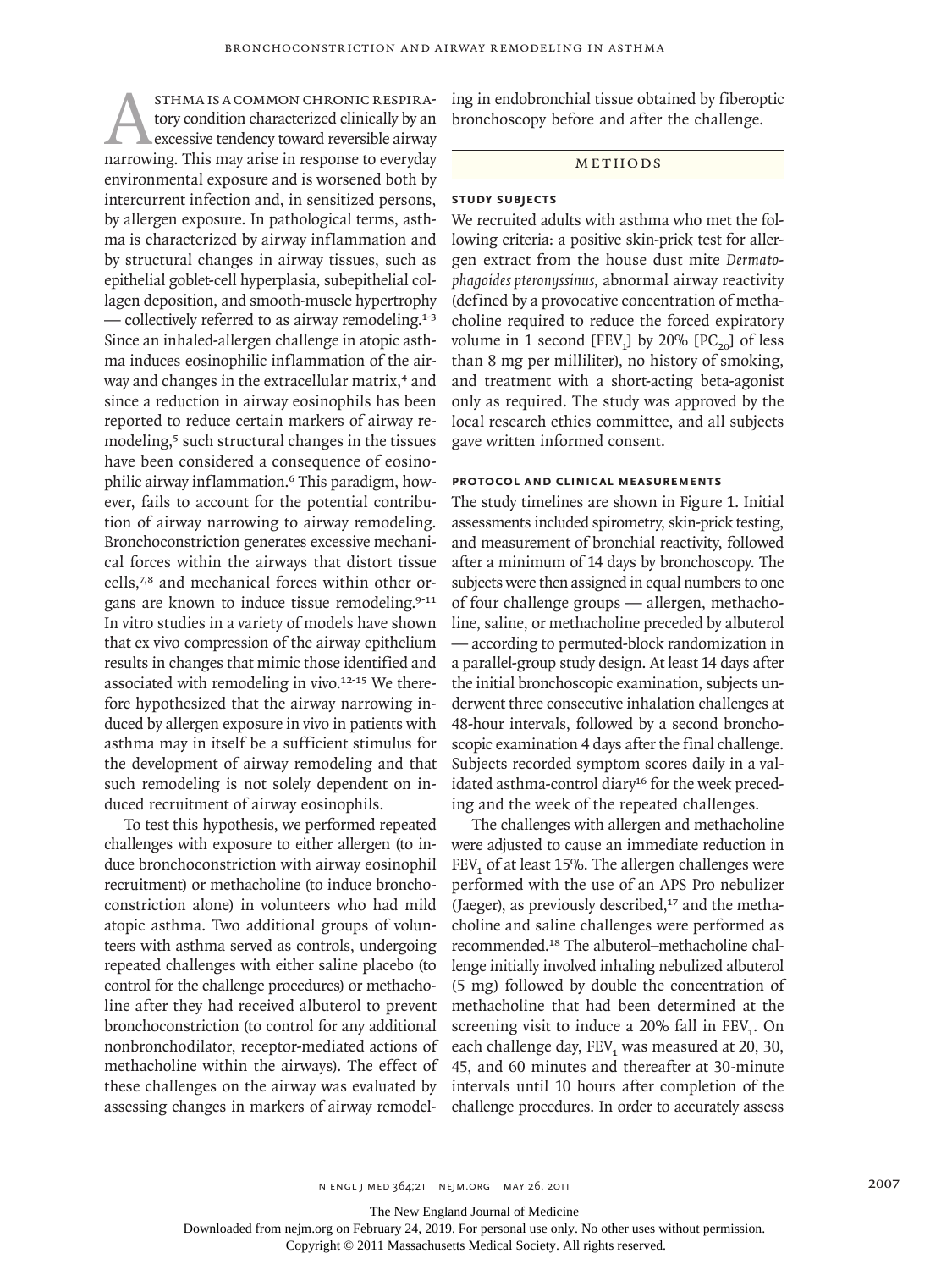

#### **Figure 1. Study Timeline and Changes in Forced Expiratory Volume in 1 Second (FEV1) after Inhalation Challenges in Subjects with Asthma.**

Panel A shows the study timeline. Baseline screening, which included spirometry, allergen skin-prick testing, and measurement of bronchial reactivity to an initial methacholine challenge ( $PC_{20}$ ), was followed by a washout period of at least 14 days, the first bronchoscopic examination, and another minimum 14-day washout period. The four groups of subjects with asthma (12 in each group) who had been randomly assigned to allergen, methacholine, saline, or albuterol followed by methacholine then underwent three inhalation challenges on days 0, 2, and 4. The final bronchoscopic examination took place on day 8. Panel B shows the mean ( $\pm$ SE) changes in FEV<sub>1</sub> after the repeated challenges in the four groups.

> the natural history of the airway response to the challenges over this time period, no bronchodilator medication was given.

> Spirometry, skin-prick testing, and fiberoptic bronchoscopy were performed as standard assessments and in accordance with established guidelines.19 All bronchoscopic examinations were performed without complications. The study was performed in compliance with the protocol, which is available with the full text of this article at NEJM .org. (Additional methodologic details are provided in the Supplementary Appendix at NEJM.org.)

## **Analysis of Bronchoscopic Samples**

Bronchoalveolar-lavage fluid was processed to obtain cytospin preparations for differential cell

counts and supernatant samples. Biopsy specimens were processed for histochemical staining, as previously described.<sup>20</sup> Two sections  $(2-\mu m)$ thick), spatially separated by at least 30  $\mu$ m to avoid repeat analysis of the same cell, from each randomly oriented biopsy specimen were stained and analyzed by two observers, each unaware of the subject's exposure group. Mean data were used for statistical analysis, and all staining was quantified by computerized-image analysis, as previously described.<sup>21</sup>

## **Eosinophilic Specificity of Challenges**

Without knowledge of the challenge medium, we counted 400 cells from each bronchoalveolar-lavage fluid sample on coded cytospin slides to determine the percentage of eosinophils on differential cell count. We measured eosinophil cationic protein concentrations in the fluid supernatant, using a commercial enzyme-linked immunosorbent assay kit (MBL International), according to the manufacturer's instructions. Biopsy specimens were stained for eosinophil cationic protein (EG2, Diagnostics Development) to enumerate eosinophils (cells per square millimeter) within the airway mucosa, as previously described.<sup>20</sup>

# **Epithelial Repair and Airway Remodeling**

Biopsy specimens were stained immunohistochemically with the use of a transforming growth factor β (TGF-β) polyclonal antibody (ab50716, Abcam) and monoclonal antibodies against collagen type III (IE7-D7, Chemicon) and Ki67 (MIB1, Dako). Periodic acid–Schiff (PAS) staining was used to detect goblet cells.<sup>22</sup> The percentage of epithelial expression of TGF-β and PAS staining and the thickness of the lamina reticularis delineated by collagen type III immunoreactivity were measured in or under all sections of intact, longitudinally oriented epithelium. Nucleated cells staining for Ki67 were counted within the epithelium and the lamina propria as separate compartments (expressed as cells per millimeter for epithelium and cells per square millimeter for lamina propria).

## **Statistical Analysis**

Characteristics of the subjects and spirometric results were summarized with the use of descriptive statistics, and between-group differences were assessed by means of one-way analysis of variance. Methacholine provocative concentrations, reported as geometric means and ranges, were analyzed with the use of the Kruskal–Wallis test. All other

The New England Journal of Medicine

Downloaded from nejm.org on February 24, 2019. For personal use only. No other uses without permission.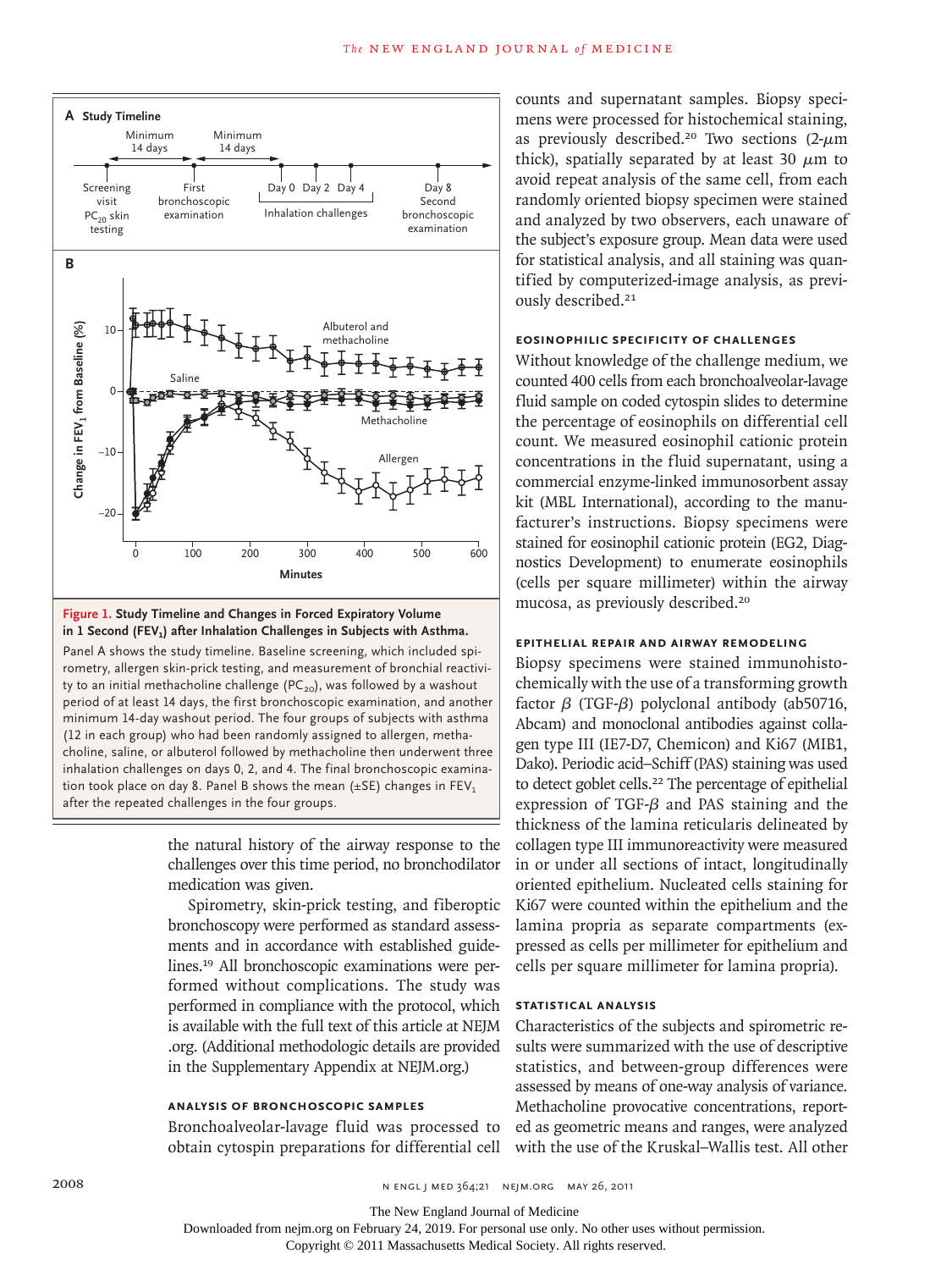data, which were nonparametrically distributed and are expressed as median values with interquartile ranges, were analyzed with the use of the Kruskal–Wallis test for between-group comparisons, as well as the Mann–Whitney test for comparisons between pairs of groups when appropriate. Paired testing of data obtained within groups before and after challenge was performed with the use of the Wilcoxon test.

No corrections for multiple comparisons were made with respect to the four tissue-remodeling outcome measures, although Bonferroni's correction was applied to the post hoc analysis of the between-group or within-group comparisons to allow for the number of comparisons performed (six comparisons for each variable).<sup>23</sup> A P value less than or equal to 0.05 was considered to indicate statistical significance. All tests were two-tailed.

## **RESULTS**

# **Characteristics of Subjects**

Of the 84 volunteers screened, 52 were eligible for enrollment; 48 of the 52 subjects were then randomly assigned to the four challenge groups (12 in each group) and completed the study. Baseline lung function, atopic status, and the percentage of eosinophils and eosinophil cationic protein concentrations in bronchoalveolar-lavage fluid did not differ significantly among the four groups (Table 1).

## **Lung Function and Symptom Scores**

In the groups challenged with allergen or methacholine, there were consistent and similar immediate mean ( $\pm$ SE) reductions in FEV<sub>1</sub> of 21.2 $\pm$ 7.6% and 22.4±7.4%, respectively. Saline challenge was not associated with significant changes in  $FEV<sub>1</sub>$ , whereas albuterol pretreatment before methacholine challenge significantly increased baseline  $FEV<sub>1</sub>$ (P<0.001) and prevented the acute bronchoconstrictor response to the methacholine challenge (Fig. 1). There was no significant difference between the immediate changes in FEV<sub>1</sub> after the allergen and methacholine challenges  $(P=0.42)$ , and results in both these groups differed significantly from those in the saline and albuterol–methacholine challenge control groups (Table 2). Allergen but not methacholine challenge was associated with a significant late allergic response (P<0.001) (Fig. 1). There were no significant between-group differences in symptom scores during the 2-week study (Table 1 in the Supplementary Appendix).

## **Airway Eosinophil Recruitment**

Four days after the last challenge, there were increases in the percentage of eosinophils and in eosinophil cationic protein in the samples of bronchoalveolar-lavage fluid from the allergen group but not in the samples from the methacholine, saline, and albuterol–methacholine groups, with significant differences between the allergenchallenge group and the other three groups  $(P=0.004$  and  $P=0.001$ , respectively), as shown in Table 2 and Figure 2. Within the allergen-challenge group, the increases in these two variables after the challenge were significant  $(P=0.04$  for eosinophils and  $P=0.008$  for eosinophil cationic protein). The median number of endobronchial mucosal eosinophils also increased after the allergen challenge, from 3.25 cells per square millimeter (range, 0.63 to 6.63) to 11.00 cells per square millimeter (range, 1.38 to 14.38). No significant changes were evident in the other groups with respect to tissue eosinophils. There were no significant differences between groups in any other bronchoalveolar-lavage fluid or tissue cell types examined (Tables 2 and 3 in the Supplementary Appendix).

#### **Epithelial Repair and Structural Remodeling**

Before the challenges, there were no significant differences among the four groups with respect to any of the histochemical measurements obtained (Table 1). After the repeated challenges, there was increased epithelial immunoexpression of TGF-β in the allergen and methacholine groups but not in the saline or albuterol–methacholine groups, with a significant difference between the challenge groups  $(P=0.01)$  (Table 2). Within the allergen and methacholine groups, the increases after challenge were significant  $(P=0.04$  and 0.01, respectively), but there was no significant difference between the changes in these two groups  $(P=0.6)$ (Fig. 2). Epithelial Ki67 immunoexpression was increased after the challenges, with a significant difference between the challenge groups and the control groups ( $P=0.001$ ). The within-group increases after repeated allergen and methacholine challenges were significant  $(P=0.04$  for each comparison); the increases did not differ significantly between these challenge groups. No significant challenge-induced changes were evident with the saline or albuterol–methacholine challenge. The change in the percentage of epithelium that was positive for PAS staining differed significantly between groups after the challenges ( $P=0.003$ ). The

The New England Journal of Medicine

Downloaded from nejm.org on February 24, 2019. For personal use only. No other uses without permission.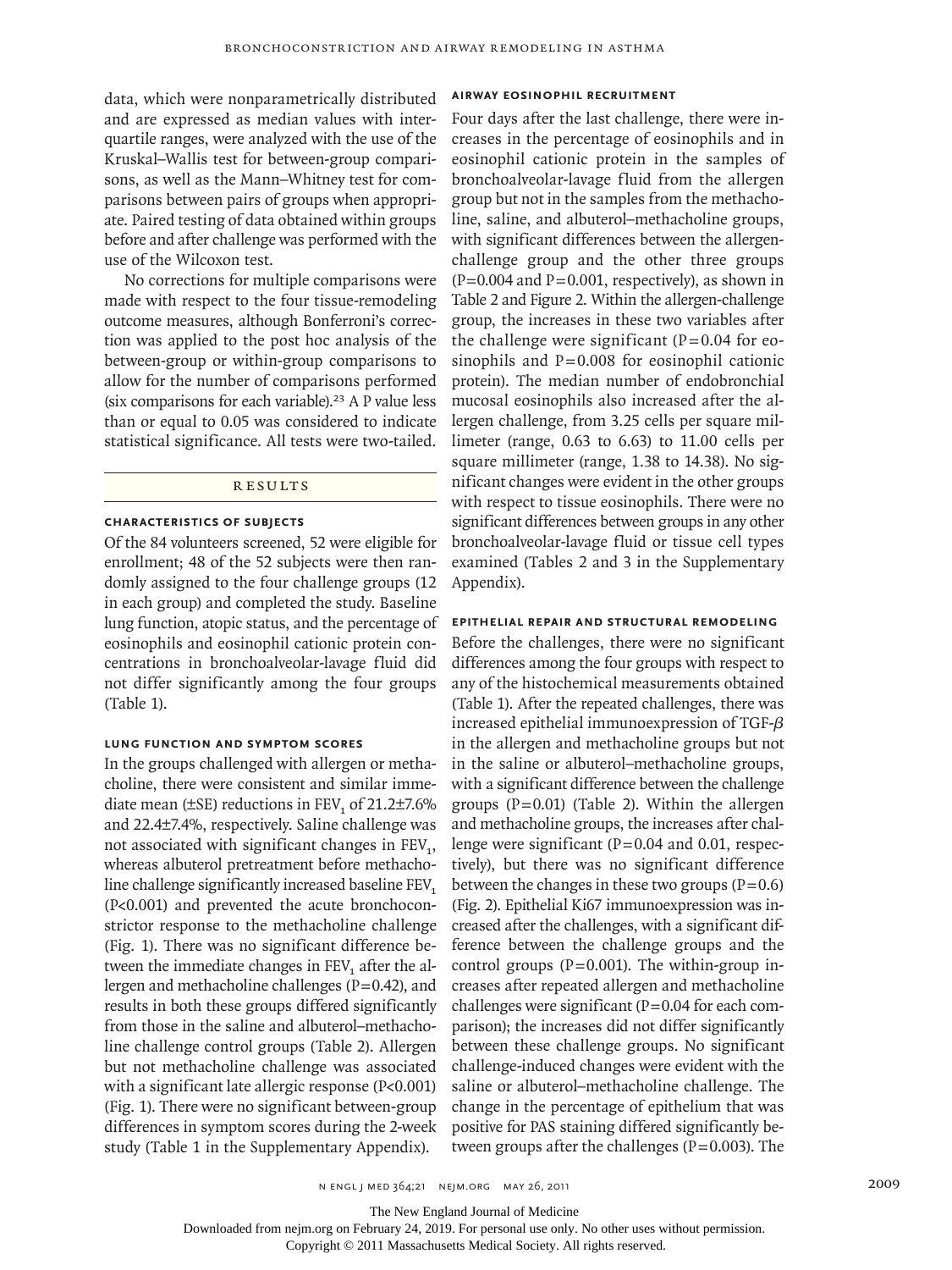| Table 1. Baseline Characteristics of the Subjects.*                         |                        |                            |                      |                                          |      |  |
|-----------------------------------------------------------------------------|------------------------|----------------------------|----------------------|------------------------------------------|------|--|
| Characteristic                                                              | <b>Study Group</b>     |                            |                      |                                          |      |  |
|                                                                             | Allergen<br>$(N = 12)$ | Methacholine<br>$(N = 12)$ | Saline<br>$(N = 12)$ | Albuterol-<br>Methacholine<br>$(N = 12)$ |      |  |
| Sex (no.)                                                                   |                        |                            |                      |                                          | 0.69 |  |
| Male                                                                        | $\overline{3}$         | 4                          | 4                    | $\overline{2}$                           |      |  |
| Female                                                                      | 9                      | 8                          | 8                    | 10                                       |      |  |
| Age (yr)                                                                    | $23+3$                 | $25 + 10$                  | $21 \pm 4$           | $21 \pm 4$                               | 0.26 |  |
| FEV <sub>1</sub> (% of predicted value)                                     | $89 \pm 13$            | $94 \pm 16.3$              | $93 \pm 14$          | $89 + 14$                                | 0.77 |  |
| FVC (% of predicted value)                                                  | $101 \pm 10$           | $106 \pm 17$               | $105 + 12$           | $108 + 11$                               | 0.52 |  |
| PC <sub>20</sub> for methacholine (mg/ml)                                   |                        |                            |                      |                                          | 0.64 |  |
| Geometric mean                                                              | 0.9                    | 1.0                        | 1.4                  | 1.5                                      |      |  |
| Range                                                                       | $0.07 - 6.7$           | $0.06 - 5.3$               | $0.12 - 7.9$         | $0.17 - 5.9$                             |      |  |
| Wheal diameter on allergen skin-prick test (mm):                            | $7.3 \pm 1.5$          | $6.5 \pm 3.3$              | $7.4 \pm 3.6$        | $7.4 \pm 2.4$                            | 0.85 |  |
| Eosinophils in BAL (% of differential count)                                |                        |                            |                      |                                          | 0.50 |  |
| Median                                                                      | 1.3                    | 1.3                        | 0.8                  | 1.8                                      |      |  |
| Interquartile range                                                         | $1.0 - 5.8$            | $0.8 - 2.3$                | $0.3 - 1.9$          | $0.3 - 6.0$                              |      |  |
| Eosinophil cationic protein in BAL (ng/ml)                                  |                        |                            |                      |                                          | 0.20 |  |
| Median                                                                      | 1.5                    | 0.8                        | 0.4                  | 2.1                                      |      |  |
| Interquartile range                                                         | $0.5 - 4.5$            | $0.3 - 3.7$                | $0.1 - 3.2$          | $1.3 - 3.9$                              |      |  |
| Epithelial immunostaining for TGF- $\beta$ (%)                              |                        |                            |                      |                                          | 0.76 |  |
| Median                                                                      | 0.98                   | 2.00                       | 1.74                 | 1.80                                     |      |  |
| Interquartile range                                                         | $0.90 - 3.25$          | $1.13 - 3.26$              | $0.98 - 2.48$        | $0.67 - 2.32$                            |      |  |
| Ki67-positive cells in epithelium (no. of cells/mm<br>of epithelial length) |                        |                            |                      |                                          | 0.09 |  |
| Median                                                                      | 1.97                   | 0.83                       | 2.32                 | 3.76                                     |      |  |
| Interquartile range                                                         | $0.25 - 4.85$          | $0.00 - 3.21$              | $0.34 - 5.91$        | $2.55 - 8.38$                            |      |  |
| Epithelium positive for PAS staining (%)                                    |                        |                            |                      |                                          | 0.15 |  |
| Median                                                                      | 2.60                   | 1.75                       | 5.08                 | 3.72                                     |      |  |
| Interquartile range                                                         | $0.33 - 5.10$          | $0.97 - 2.96$              | $2.24 - 7.67$        | $0.66 - 5.44$                            |      |  |
| Collagen-band thickness $(\mu m)$                                           |                        |                            |                      |                                          | 0.14 |  |
| Median                                                                      | 7.47                   | 7.96                       | 7.48                 | 10.76                                    |      |  |
| Interquartile range                                                         | $7.01 - 8.81$          | $6.59 - 9.28$              | $6.12 - 9.29$        | $7.78 - 13.51$                           |      |  |
| Ki67-positive cells in submucosal tissue (no. of cells/mm <sup>2</sup> )    |                        |                            |                      |                                          | 0.32 |  |
| Median                                                                      | 7.10                   | 3.18                       | 6.19                 | 5.80                                     |      |  |
| Interquartile range                                                         | $2.58 - 12.53$         | $1.71 - 7.01$              | $3.12 - 11.00$       | $1.81 - 21.61$                           |      |  |

\* Plus–minus values are means ±SD. BAL denotes bronchoalveolar-lavage fluid, FEV<sub>1</sub> forced expiratory volume in 1 second, FVC forced vital capacity, PAS periodic acid–Schiff, PC<sub>20</sub> provocative concentration of methacholine required to induce a 20% reduction in FEV<sub>1</sub>, and TGF- $\beta$ transforming growth factor  $\beta$ .

† P values are for the comparison of the active-challenge groups with the control groups and were calculated with the use of one-way analysis of variance for normally distributed clinical characteristics, Fisher's exact test for differences in sex proportions, and the Kruskal–Wallis test for all other variables.

‡ The allergen was the house dust mite *Dermatophagoides pteronyssinus.*

allergen-induced and methacholine-induced changes were significantly greater than the changes induced by saline  $(P=0.04$  and  $P=0.01$ , respectively). The photomicrographs in Figure 3 are representative examples of these changes.

After repeated challenges, the thickness of the sub–basement membrane collagen within the submucosa was increased in the allergen group  $(P=0.04)$  and in the methacholine group  $(P=0.02)$ , with a significant difference between the chal-

2010 **N ENGL J MED 364;21 NEJM.ORG MAY 26, 2011** 

The New England Journal of Medicine

Downloaded from nejm.org on February 24, 2019. For personal use only. No other uses without permission.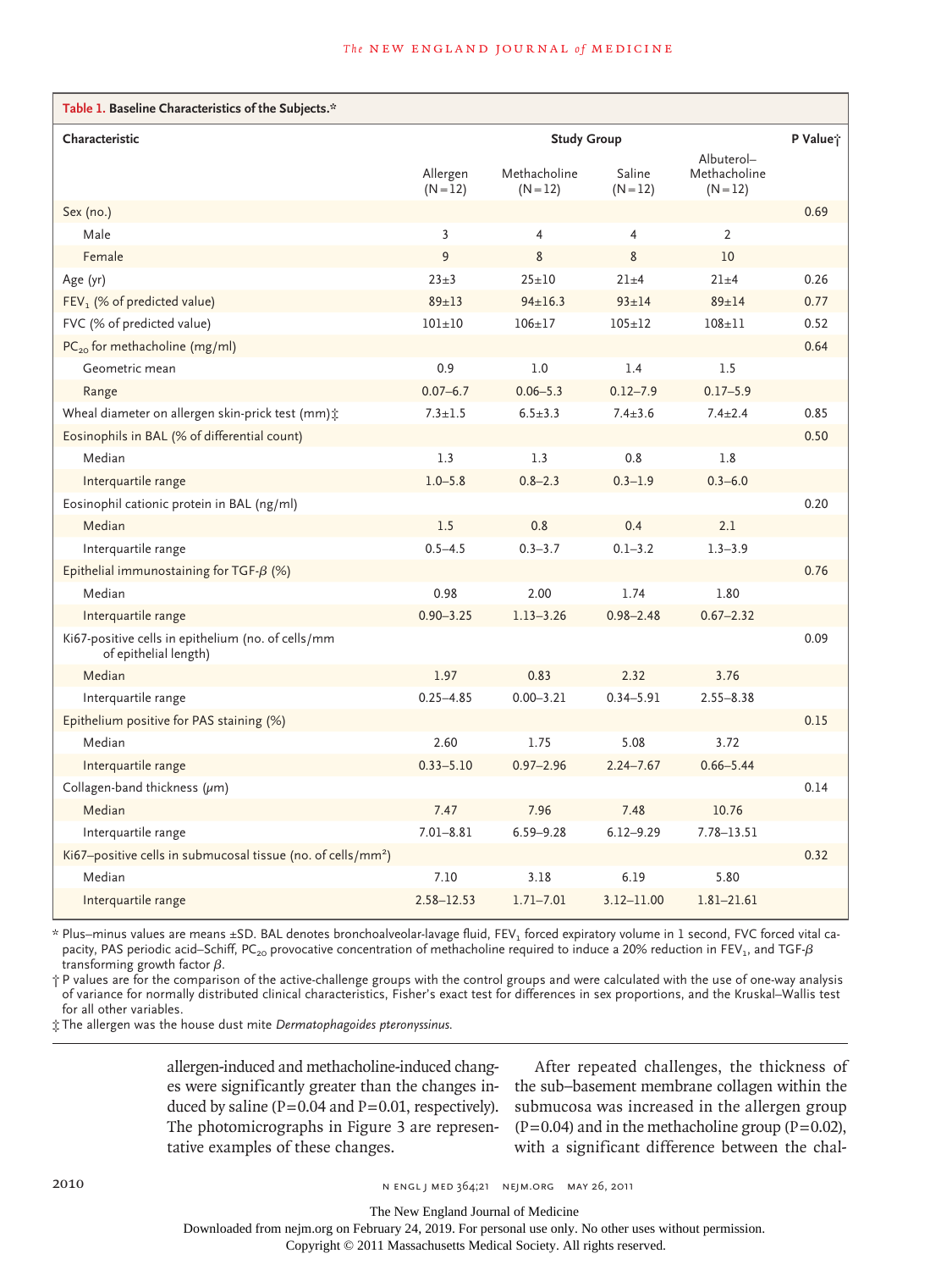**Table 2. Changes in Clinical, Bronchoalveolar-Lavage Fluid, and Immunohistochemical Variables after Repeated Inhalation Challenges with Allergen, Methacholine, Saline, or Albuterol–Methacholine.\***

| Variable                                                                                  | <b>Study Group</b>     |                            |                      |                                          |         |
|-------------------------------------------------------------------------------------------|------------------------|----------------------------|----------------------|------------------------------------------|---------|
|                                                                                           | Allergen<br>$(N = 12)$ | Methacholine<br>$(N = 12)$ | Saline<br>$(N = 12)$ | Albuterol-<br>Methacholine<br>$(N = 12)$ |         |
| Maximal change in FEV <sub>1</sub> from baseline during early<br>asthmatic reaction (%) ± | $-21.2+7.6$            | $-22.4+7.4$                | $-4.0+2.7$           | $8.3 + 11.3$                             | < 0.001 |
| Change in eosinophils in BAL (percentage points)                                          |                        |                            |                      |                                          | 0.004   |
| Median                                                                                    | 3.1                    | $-0.3$                     | $-0.3$               | $-0.3$                                   |         |
| Interquartile range                                                                       | 1.1 to 10.1            | $-1.1$ to 0.5              | $-1.4$ to 0.2        | $-1.4$ to 0.2                            |         |
| Change in eosinophil cationic protein in BAL (ng/ml)                                      |                        |                            |                      |                                          | 0.001   |
| Median                                                                                    | 9.1                    | 0.5                        | $-0.2$               | 1.5                                      |         |
| Interquartile range                                                                       | 3.4 to 31.5            | $-0.3$ to $3.1$            | $-1.5$ to 0.6        | $-1.4$ to 3.6                            |         |
| Change in epithelial immunostaining for TGF- $\beta$<br>(percentage points)               |                        |                            |                      |                                          | 0.01    |
| Median                                                                                    | 0.85                   | 2.15                       | 0.42                 | 0.04                                     |         |
| Interquartile range                                                                       | 0.25 to 1.85           | 0.69 to 4.62               | $-1.10$ to $1.58$    | $-0.63$ to 0.75                          |         |
| Change in Ki67-positive cells (no. of cells/mm<br>of epithelial length)                   |                        |                            |                      |                                          | 0.001   |
| Median                                                                                    | 17.53                  | 6.27                       | 0.00                 | $-0.18$                                  |         |
| Interquartile range                                                                       | 2.31 to 24.73          | 2.01 to 12.31              | $-4.59$ to $1.70$    | $-2.18$ to $1.78$                        |         |
| Change in positive epithelial PAS staining<br>(percentage points)                         |                        |                            |                      |                                          | 0.003   |
| Median                                                                                    | 2.17                   | 2.13                       | $-1.82$              | $-0.18$                                  |         |
| Interquartile range                                                                       | 1.03 to 4.77           | 1.14 to 7.96               | $-4.48$ to 0.04      | $-3.08$ to 0.97                          |         |
| Change in collagen-band thickness $(\mu m)$                                               |                        |                            |                      |                                          | < 0.001 |
| Median                                                                                    | 2.17                   | 1.94                       | $-0.77$              | 0.20                                     |         |
| Interquartile range                                                                       | 0.70 to 3.67           | 0.37 to 3.24               | $-1.23$ to 0.17      | $-0.86$ to $0.87$                        |         |
| Change in Ki67-positive cells in submucosal tissue<br>(no. of cells/ $mm2$ )              |                        |                            |                      |                                          | < 0.001 |
| Median                                                                                    | 15.58                  | 11.88                      | 0.35                 | $-0.48$                                  |         |
| Interquartile range                                                                       | 8.94 to 29.36          | 4.27 to 18.81              | $-6.50$ to 2.80      | $-5.85$ to $5.76$                        |         |

\* Plus–minus values are means ±SE. BAL denotes bronchoalveolar-lavage fluid, FEV<sub>1</sub> forced expiratory volume in 1 second, PAS periodic acid–Schiff, and TGF- $\beta$  transforming growth factor  $\beta$ .

† P values are for the comparison of the active-challenge groups with the control groups and were calculated with the use of one-way analysis of variance for the change in FEV $_{\rm l}$  and with the use of the Kruskal–Wallis test for all other variables.

‡ The early asthmatic reaction occurs from 0 to 120 minutes after the inhalation challenge.

lenge groups and the control groups (P<0.001). No significant changes were evident in the saline or albuterol–methacholine group (Fig. 2 and Table 2). There was no significant difference in the increase in thickness between the allergen and methacholine groups ( $P=0.76$ ). Submucosal changes in Ki67 immunoreactivity were also evident after the challenges, with a significant difference between the challenge groups and the control groups (P<0.001). Individual data for the study participants are shown for each variable in Figures 1 through 6 in the Supplementary Appendix.

## Discussion

This study shows that repeated bronchoconstriction in asthma promotes airway remodeling. The changes were evident 4 days after repeated airway challenges and were independent of the stimulus causing the bronchoconstriction. Furthermore, they appear to be independent of eosinophil recruitment into the airways, since, on the basis of the specific markers we chose, the remodeling changes evident after the allergen challenge (which induced airway eosinophil recruitment) were sim-

The New England Journal of Medicine

Downloaded from nejm.org on February 24, 2019. For personal use only. No other uses without permission.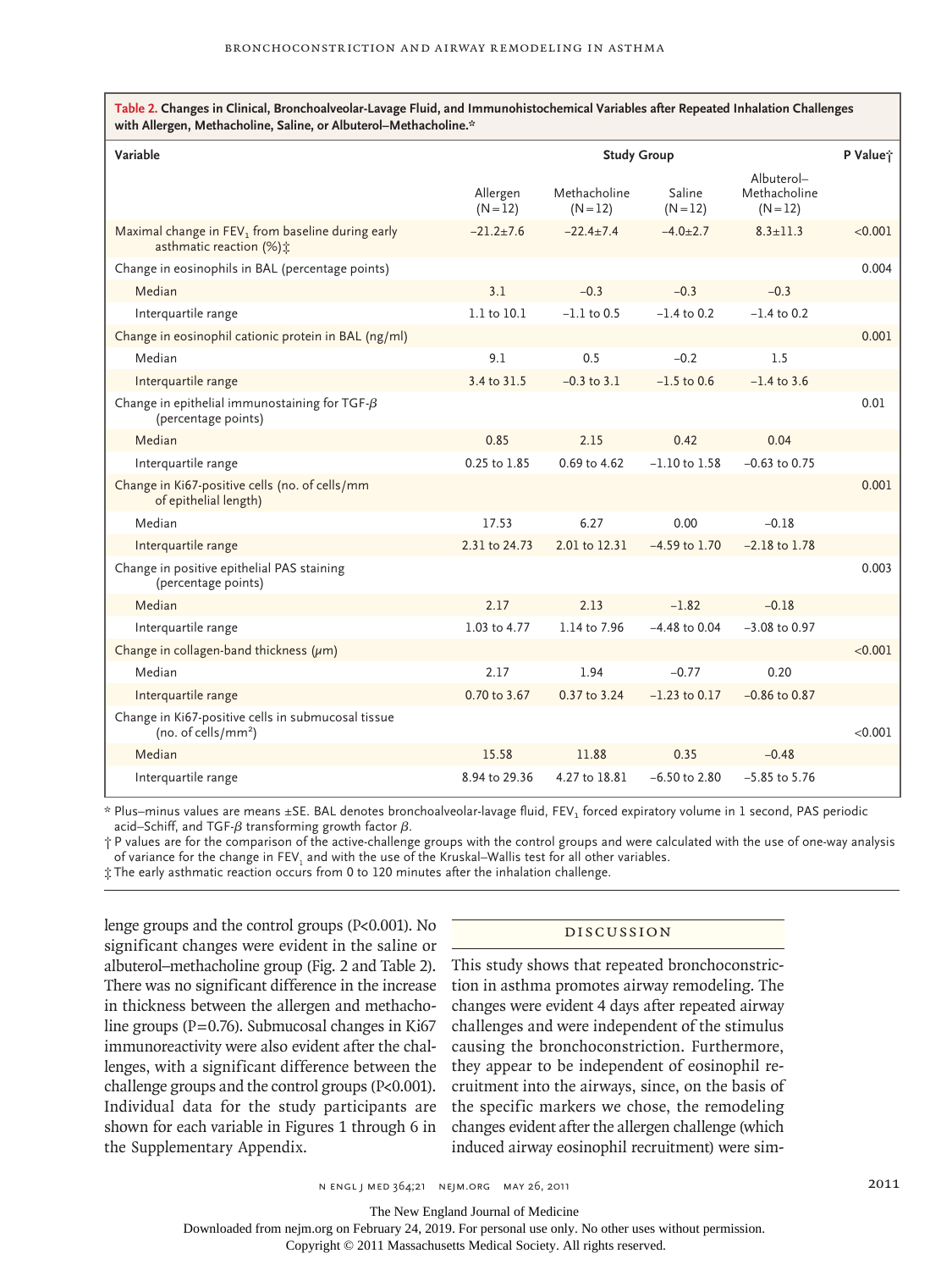



All markers were measured before and after repeated challenges with dust-mite allergen (*Dermatophagoides pteronyssinus*), methacholine, albuterol followed by methacholine, or saline. The horizontal bars represent median values for the 12 subjects in each of the four groups. Panel A shows changes in eosinophils as a percentage of the differential cell count in samples of bronchoalveolar-lavage fluid (BAL). Panel B shows changes in the eosinophil cationic protein (ECP) concentration in BAL. Panel C shows changes in epithelial immunoexpression of transforming growth factor  $β$  (TGF- $β$ ) as a percentage of the total epithelial area. Panel D shows changes in the number of Ki67-positive cells per millimeter of epithelial length. Panel E shows changes in the thickness of the endobronchial sub-basement membrane collagen layer. Panel F shows changes in the percentage of the total epithelial area that was positive for periodic acid–Schiff (PAS) staining. Values in Panels A, C, and F are expressed as percentage points.

> ilar to those seen after the methacholine chal- loss of bronchodilator reversibility.<sup>24</sup> Currently, lenge (which did not induce such recruitment). These findings have implications for the manbeen linked to a decline in lung function and the study suggest that an additional target should be

> agement of asthma, since airway remodeling has geting airway inflammation. The results of this the primary aim of asthma management is to reduce symptoms and control the disease by tar-

The New England Journal of Medicine

Downloaded from nejm.org on February 24, 2019. For personal use only. No other uses without permission.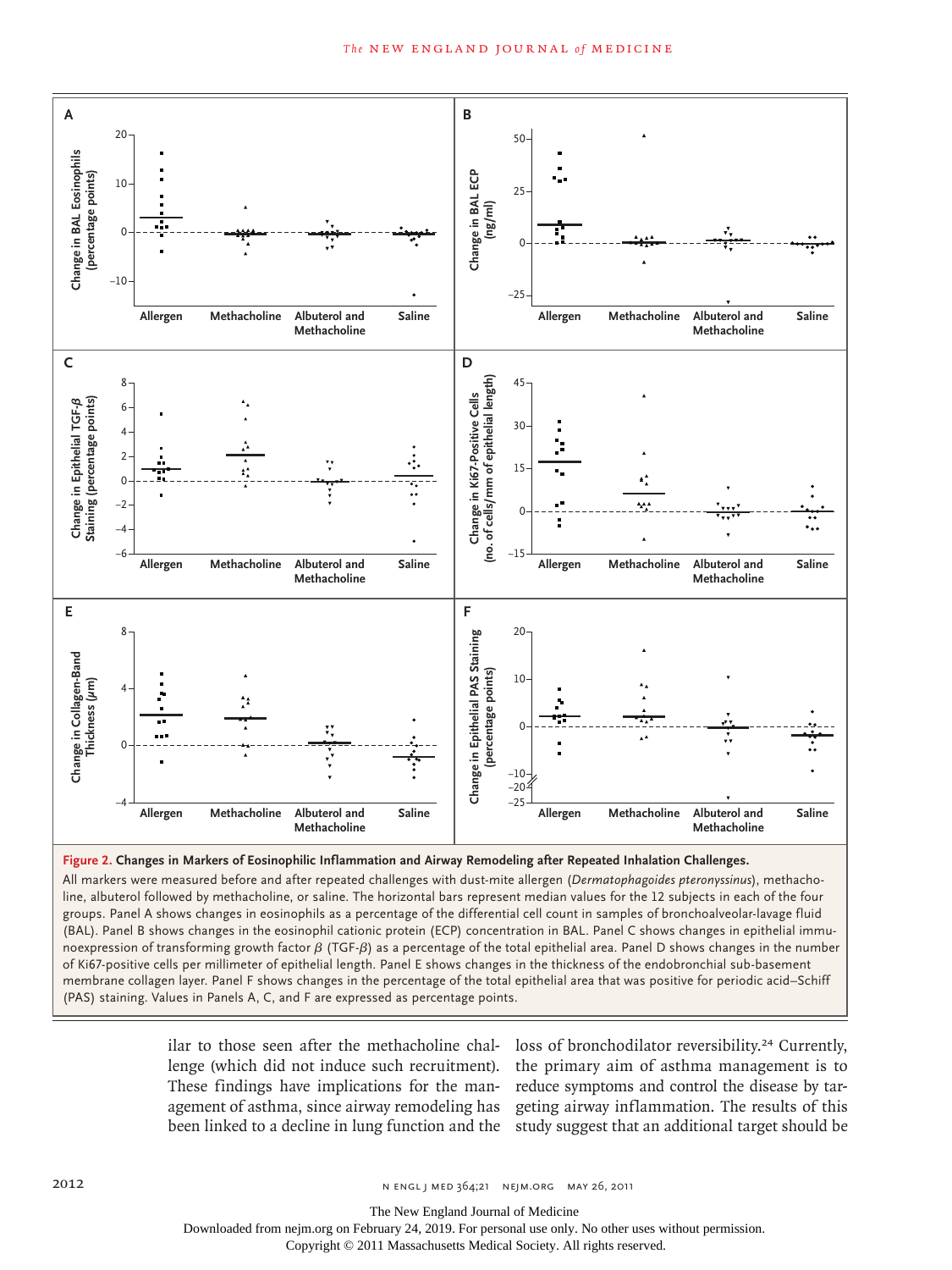

**Figure 3. Representative Photomicrographs of Respiratory Epithelium from Bronchial-Biopsy Specimens before and after Repeated Inhaled Methacholine Challenge.**

Panels A and C show the respiratory epithelium before the challenges, and Panels B and D show the epithelium after the challenges. Biopsy specimens were immunostained with an antibody to collagen type III (in Panels A and B) and with periodic acid–Schiff (in Panels C and D). The horizontal bar represents 30  $\mu$ m.

to stabilize airway caliber and prevent bronchoconstriction.

An emerging concept in asthma is that of the epithelial–mesenchymal trophic unit through which genetic and environmental interactions influence the expression of asthma.<sup>25</sup> This concept identifies the epithelium as a key structural tissue. We contend that the cells of the epithelium, when activated, promote not only airway cell recruitment but also mesenchymal signaling, which induces myofibroblast transformation and initiates a wound-repair response as a key asthmatic event.<sup>26</sup> Epithelium-generated TGF- $\beta$  is a crucial growth factor in this respect, since it induces myofibroblast transformation and stimulates collagen synthesis. In this study, we found that bronchoconstriction induced by either allergen or methacholine increases TGF-β immunoreactivity within the airway epithelium. Our study also provides evidence that repeated bronchoconstriction with either stimulus increases the thickness of the subepithelial collagen layer, which is indicative of an acute alteration in airway collagen dynamics and is consistent with the influence of epithelial mesenchymal signaling. These results translate the in vitro evidence of the relevance of mechanical forces to airway remodeling<sup>12,15</sup> to the in vivo situation in asthma. In vitro studies have also suggested that

The New England Journal of Medicine

Downloaded from nejm.org on February 24, 2019. For personal use only. No other uses without permission.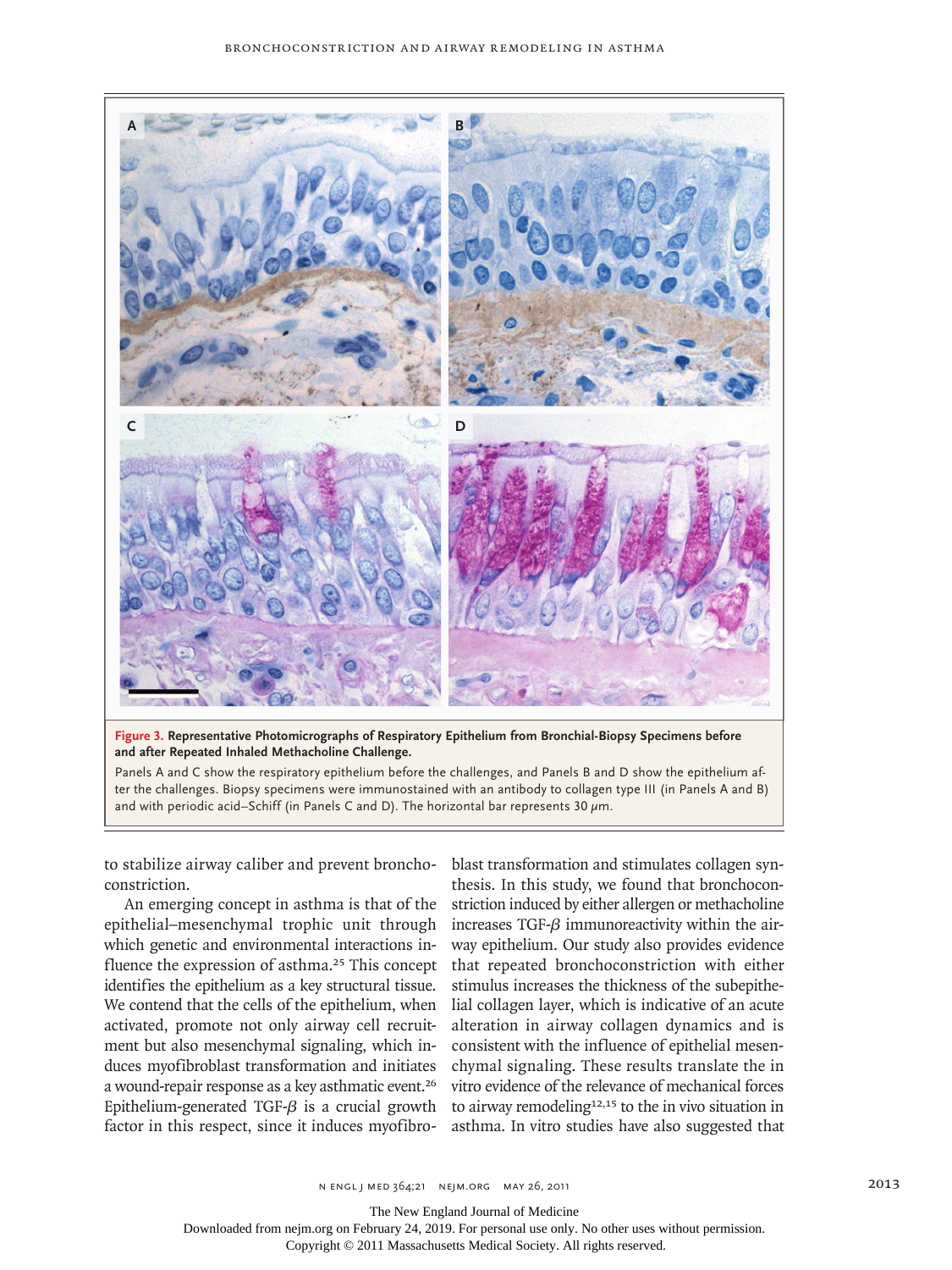compressive forces can induce goblet-cell hyperplasia within the epithelium — an action attributable to TGF-β.14 Our study clearly showed that bronchoconstriction after either the allergen or the methacholine challenge led to an increase in the percentage of epithelium staining for mucus-secreting cells that was not evident in the saline-challenge group. These changes thus identify the relevance of bronchoconstriction in asthma as a stimulus leading to excessive mucus production that may further contribute to occlusion of the airways.

The protein Ki67 regulates cell proliferation. The increased immunoexpression of Ki67 identified within both the epithelium and the submucosa 4 days after cessation of the repeated bronchoconstriction with allergen or methacholine is suggestive of compression-induced epithelial damage and ongoing proliferative repair responses within the epithelial mesenchymal trophic unit. The absence of an effect when methacholine inhalation was preceded by albuterol (to prevent bronchoconstriction) is consistent with the hypothesis that the effects of methacholine are not moleculespecific but related to induced bronchoconstriction (Section 3 in the Supplementary Appendix). This has implications not only for the understanding of the pathogenesis of asthma but also for the design of studies of airway remodeling that use bronchoprovocation. Although methacholine and allergen induced similar acute early bronchoconstrictor responses, only in the allergen-challenge group was there a late allergic reaction associated with a progressive fall in  $FEV<sub>1</sub>$ . This was not associated with enhanced airway-remodeling changes. This absence of an additional effect may reflect different mechanisms of early and late bronchoconstrictor responses or the achievement of a threshold response with the immediate bronchoconstriction that limits the influence of repeated acute mechanical stimulation, as suggested by in vitro studies.<sup>14</sup>

We selected subjects for the study who were sensitive to house-dust mites, since challenge with these allergens favors airway eosinophil recruitment.<sup>27</sup> We have previously found that as few as six subjects with asthma are required to show significant eosinophil recruitment during the late reaction,<sup>27</sup> and other investigators have reported that significant airway remodeling is evident after allergen challenge in as few as nine volunteers with asthma.<sup>4</sup> For these reasons, it was feasible to select 12 subjects per challenge group for our

complex study. Repeated challenges were undertaken to reproduce dynamic airway changes reflective of uncontrolled asthma and to translate findings from animal models, in which repeated allergen challenges have been shown to promote sustained airway eosinophil recruitment and airway remodeling.28,29 We were able to reproduce these findings in our subjects with asthma 4 days after they were subjected to three separate challenges. In contrast to the findings with the allergen challenge, no eosinophil recruitment was evident with repeated methacholine-induced bronchoconstriction. Previously, airway structural changes after an allergen challenge were attributed to eosinophilic inflammation.30 Since the same degree of allergen-induced or methacholine-induced acute bronchoconstriction produced indistinguishable remodeling changes in the present study, our data suggest that the allergen-induced eosinophil influx in the airway is not crucial for these changes to occur. However, because eosinophils were evident within the airways at baseline, this study cannot exclude the possibility that an eosinophil–epithelium interaction influenced the airway response to compression.

This study thus provides evidence that bronchoconstriction induces epithelial stress and initiates a tissue response that leads to structural airway changes. This finding not only has relevance for asthma but may also provide an explanation for the remodeling described in patients with chronic cough.<sup>31</sup> Since repeated epithelial stress may lead to remodeling, the prevention of bronchoconstriction itself should be an important aim of asthma management. The lack of focus on controlling airway caliber may explain why daily inhaled glucocorticoid therapy has not been shown to modify the natural history of lung-function changes in preschool-age and school-age children in long-term, prospective interventional studies.32,33 Although treating the inflammatory component of asthma is the firstline approach to controlling the disease, bronchial hyperresponsiveness is frequently not normalized by inhaled glucocorticoid therapy, particularly in patients with more severe asthma, and additional therapy is required. We speculate that sustained and safe bronchoprotection in addition to adequate control of inflammation should be the aim in such patients in order to prevent the long-term adverse consequences of airway remodeling.

The New England Journal of Medicine

Downloaded from nejm.org on February 24, 2019. For personal use only. No other uses without permission.